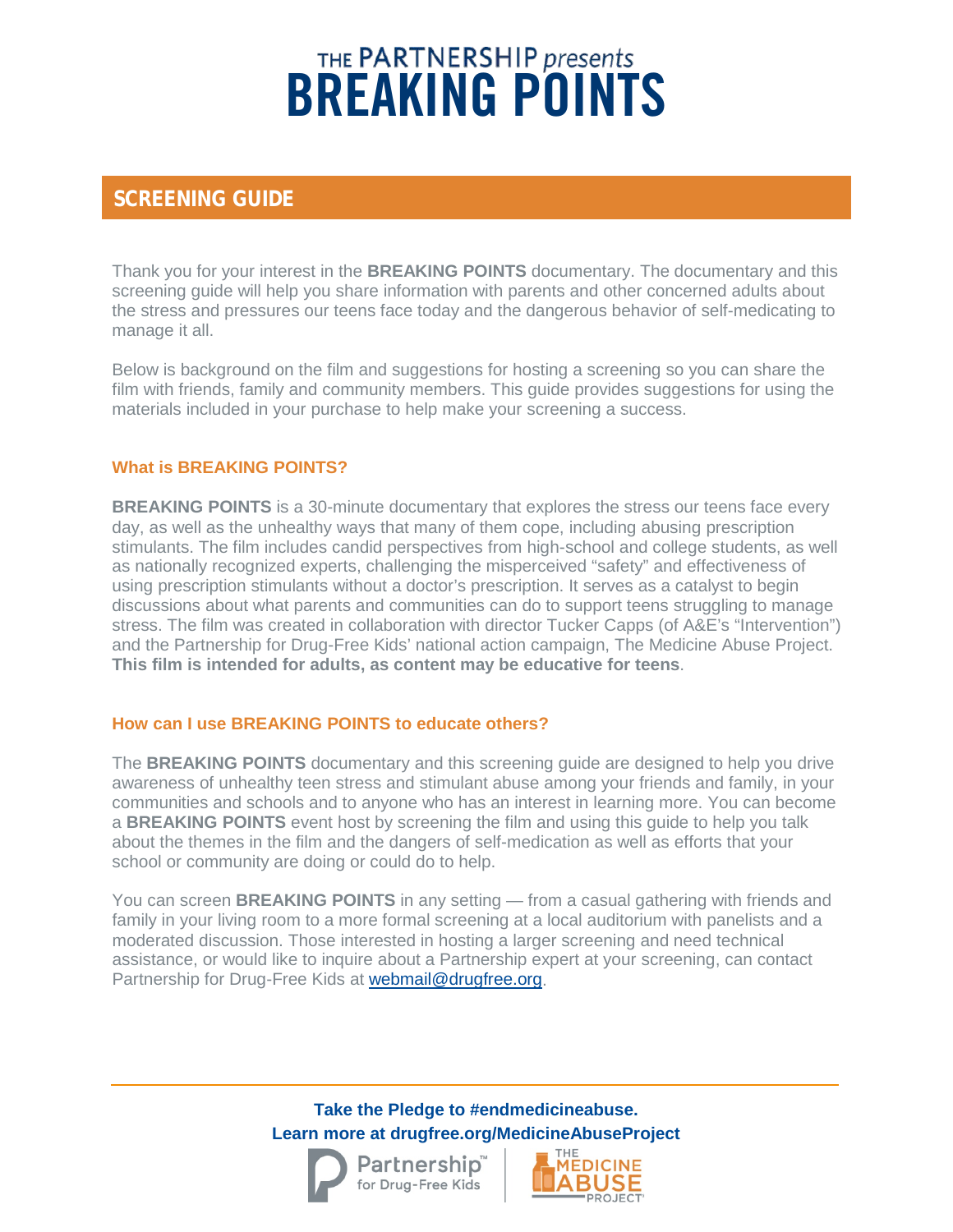## **Tools available to help you host your screening:**

- **A discussion guide** to help you have a productive discussion about the film (see p.4).
- **Three action/tip sheets**\* (Mind Your Meds, How to Talk with Your Teens about Stress and Tips for Promoting Teen Well-Being & Healthy Stress Management).
- **A drug fact sheet**\* (Fact Sheet/Rx Stimulants and Benzodiazepines).
- **A customizable press release**\* to help promote your screening in your community which you can localize and distribute in advance of your event.
- **BREAKING POINTS** movie poster\*.
- **Customizable invitation**<sup>\*</sup> to send to your quest list.
- **Suggested social media posts** to help you promote your event (see p. 3).

**\*** Included as a download with your purchase

## **Once you've set a date, here's what you'll need to get started:**

- A place to meet. This can be your home, a library, church hall, school or community meeting room, a café or local restaurant. You simply want enough space for everyone to be seated comfortably. The screening and discussion can also be held in your place of work as a "lunch and learn" presentation, or at a meeting of a club or organization of which you are a member.
- A computer connected to a video monitor or projector or HDMI adapter and television.
- The **BREAKING POINTS** documentary. Please note that we do not recommend streaming the film, as there may be complications and/or slow Wi-Fi connections that will interrupt how the film plays. Instead, we recommend downloading the film onto your desktop or burning a DVD.
- Copies of the three action/tip sheets for your guests.
- Copies of the drug fact sheet.
- If you are having a large group at a public location, you may also want to consider inviting three or four community leaders (school guidance counselors, therapists, doctors, elected official, etc.) as well as a parent and/or teen with personal experience to serve on a panel and discuss what is being done in your community to address healthy teen stress management. Members of the press can also attend and potentially cover the event.

## **Time to invite your guests:**

Invite your guests in the same way that you would invite them to any other gathering — by phone, e-mail and social media – or in any way that works best for you. Included with your purchase is an invitation that you can customize with the event details. Be sure to let your guests know when and where the event will happen. Here's an example:

*"Please join me and some friends to watch and discuss a new short documentary called BREAKING POINTS on [date/time]. It was created by the Partnership for Drug-Free Kids to shed light on the important issue of teens, stress and some of the unhealthy ways they cope."*

Let your guests know why you want to meet and why it is important to you to bring your friends and family together to discuss the dangers teens self-medicating to manage stress.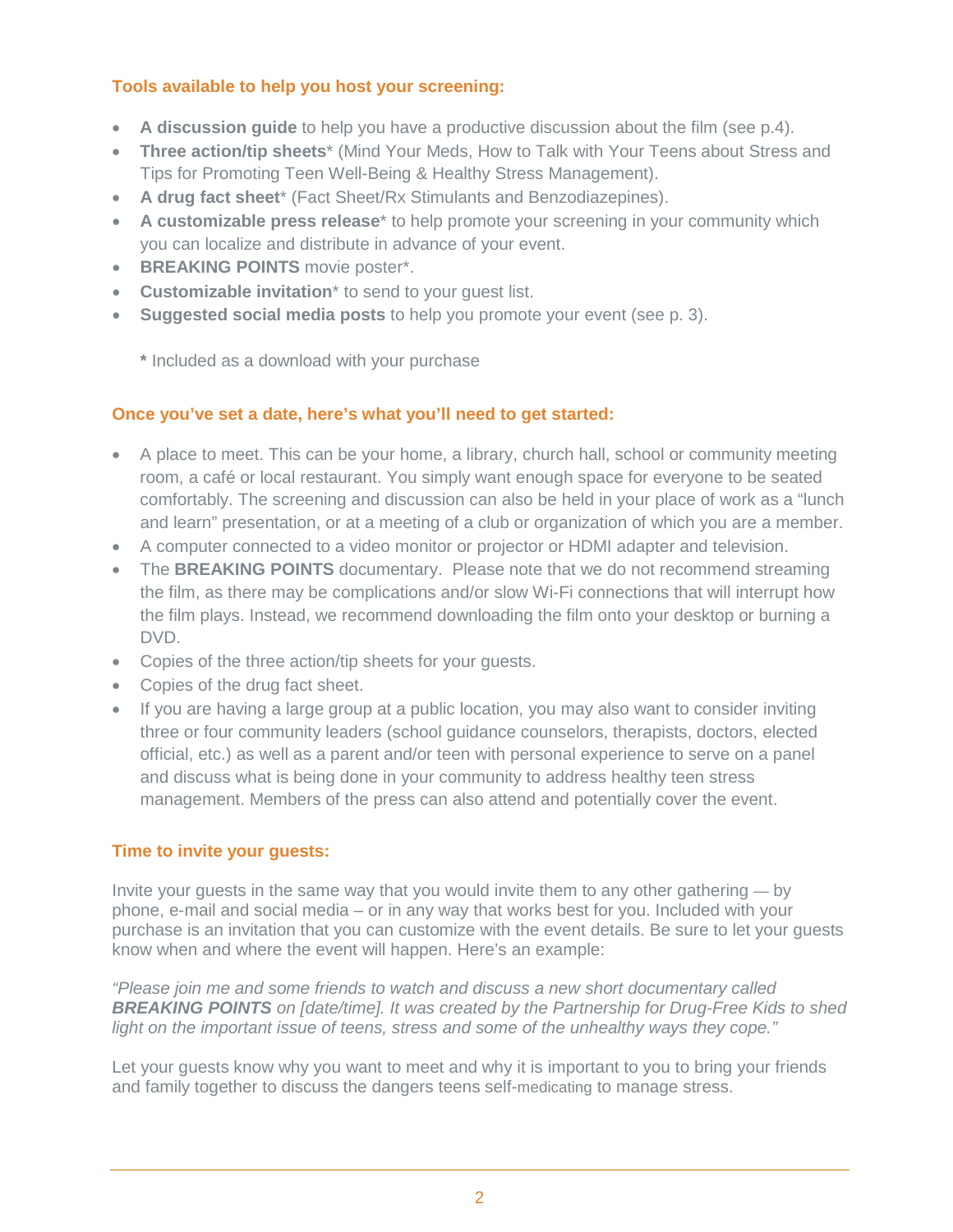- If you're hosting a large screening, consider setting an RSVP date. Determine if this should be a few days or a few weeks before your event in order to best prepare.
- Email your screening date and information to **webmail@drugfree.org** and Partnership for Drug-Free Kids will list your event on its **BREAKING POINTS** webpage, [drugfree.org/breakingpoints](http://www.drugfree.org/breakingpoints)**.**

#### **How do I talk about my BREAKING POINTS event on social media?**

If you're looking to invite people other than your close friends or family, we encourage you to use Facebook, Twitter and other social networks to promote your event to a wider audience. Here are some suggested posts:

#### *For Facebook:*

• You're invited to join us on (DATE) at (LOCATION) for a special screening of **BREAKING POINTS**, a short documentary by the Partnership for Drug-Free Kids that explores the stress and pressures our teens face every day, as well as the unhealthy ways that many of them cope. The screening will be followed by a special Q&A to discuss the issue of medicine abuse and teen stress management in general. For more information, (INSERT INSTRUCTIONS HERE).

#### *For Twitter:*

- You can help #endmedicineabuse. Join us on (DATE) for a screening of @drugnews new film **BREAKING POINTS** (INSERT LINK FOR MORE INFO).
- Help #endmedicineabuse. Join us for a special film and Q&A; learn more (INSERT LINK) FOR MORE INFO).

## **At Your Event:**

Thank your guests for coming and make introductions, as appropriate. Introduce the film and let your guests know:

- The film includes candid perspectives from high-school and college students, as well as nationally recognized experts.
- Give a quick overview of the event. For example, the film will run about 30 minutes in length followed by a 20-minute discussion and 10-minute Q&A session.
- The teenagers and people featured are real people not actors.
- Remind your guests that the film is brought to you by the Partnership for Drug-Free Kids, a non-profit dedicated to reducing substance abuse among adolescents by supporting families and engaging with teens. Please ask guests to consider making a donation to the Partnership so that we can help more families. Visit us at [drugfree.org/donate.](http://www.drugfree.org/donate)
- We encourage you to email photos from your events to **webmail@drugfree.org** so that Partnership for Drug-Free Kids can track the events and showcase your commitment to #endmedicineabuse with our national audience.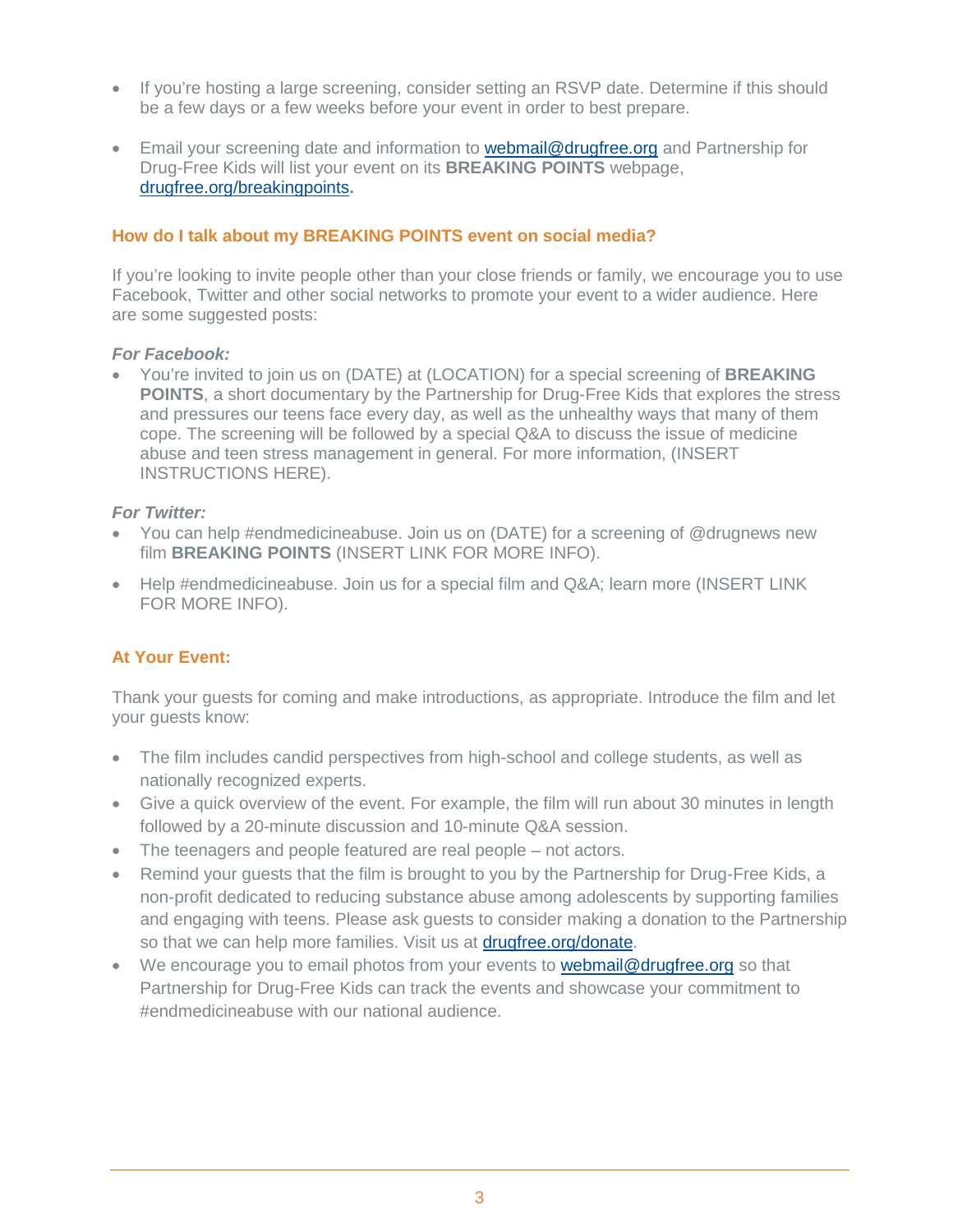#### **Discussion Guide**

After showing the film, discuss it with your guests. Every conversation about the film will be different, and you can adapt your discussion to fit the needs of your attendees. The following are some questions to help you start the conversation:

*QUESTION: "What are your immediate responses? In just a few words, what do you think or feel about what you just saw?"* Try to get as many people to respond as possible, and try to keep them to brief responses. One guest's strong opinions may prevent others from sharing their views. Ask guests to hold their questions until everyone has shared their initial response.

*QUESTION:* **"***What was the most surprising thing that you learned about teen medicine*  **abuse from the video?**" Ask audience members to share what they know about teen prescription drug abuse. Some of the points you want to address are:

- Many teens are taking prescription stimulants without a prescription to study, get ahead and cram for tests.
- Two-thirds of teens who report abuse of prescription medicine are getting them from friends, family and acquaintances.
- Teens in the film expressed that they don't think medicine abuse is a big deal.
- Not enough parents are talking to their kids about the dangers of medicine abuse.

*QUESTION: "The film sheds light on the many stresses and pressures teens face every day. What are some things our community is doing to help support teens and promote healthy coping skills***?"** You may want to start by talking about simple solutions like breathing, stretching, getting a good night sleep and going for walks. Then, discuss how you might be able to implement programs in your schools such as time management seminars, later school start times, mindfulness workshops and yoga.

*QUESTION: "In the film, teens talk about taking prescription drugs without a prescription. What have you heard about medicine abuse in our schools and in the community?"* Some points that you may want to address:

- Teens are typically good at hiding medicine abuse until their use gets out of hand.
- Teens are abusing prescription stimulants while at school.
- Many parents don't know if their child is abusing medicine because the signs of medicine abuse aren't always as "obvious" as the signs of other illicit drug use.

#### *QUESTION:* **"***What is happening in our community to address the problem of teen medicine abuse and what more should we be doing***? How can we get additional programs implemented?"** Some additional questions that you may want to raise:

- Are there currently programs in the schools to teach teens about the dangers of medicine abuse? If not, would people support urging schools to use some of the free resources on [drugfree.org/medicineabuseproject](http://www.drugfree.org/medicineabuseproject) (school curricula, posters, materials to send home for parents, etc.)?
- Are there others in the community who would benefit from seeing **BREAKING POINTS** and, if so, how to go about making sure that more people see the film?
- Is your local media covering the issue of teen medicine abuse? Can you write letters to the editor or pitch stories to local reporters about the problem or good work that your community is doing to address it?